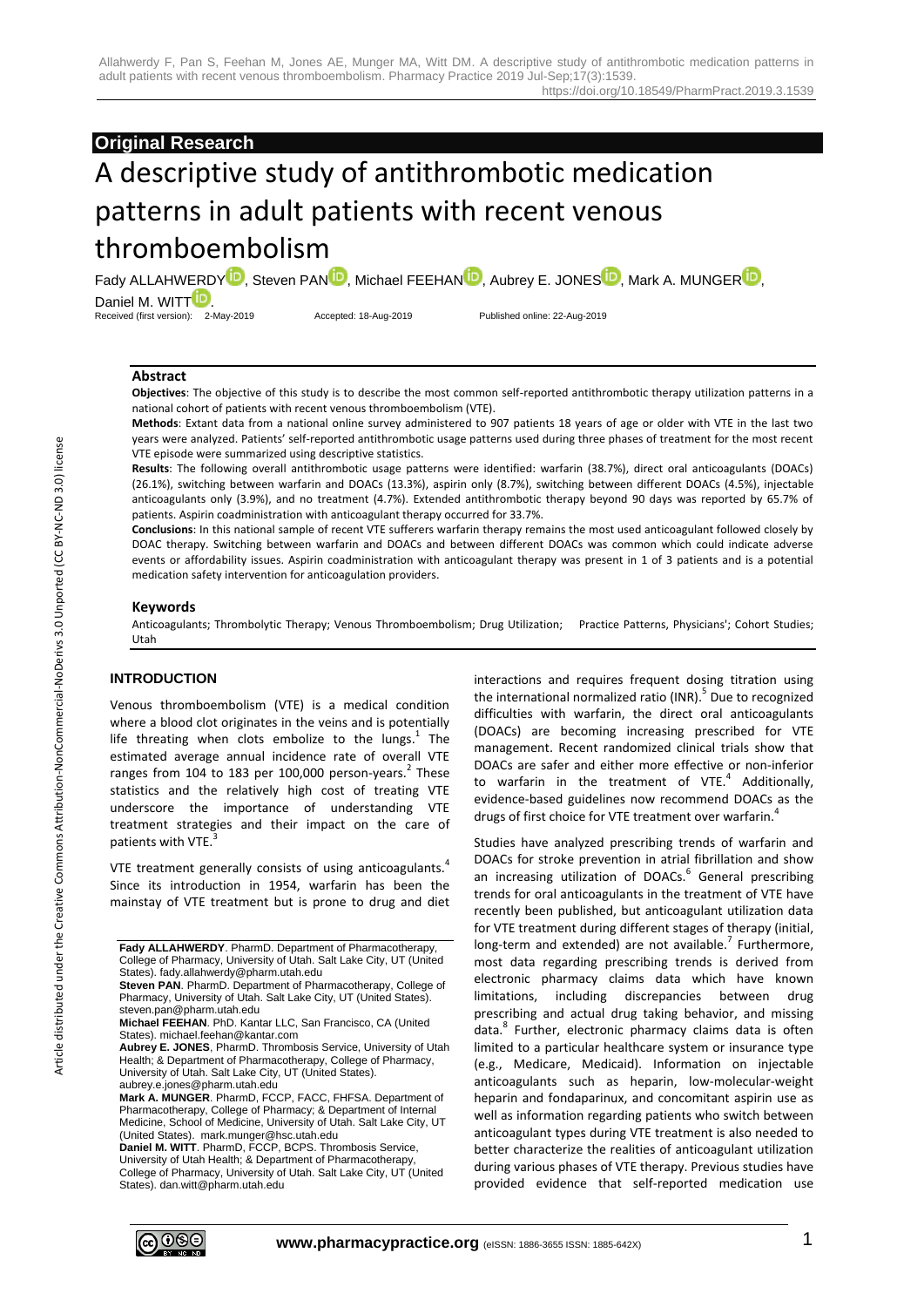Allahwerdy F, Pan S, Feehan M, Jones AE, Munger MA, Witt DM. A descriptive study of antithrombotic medication patterns in adult patients with recent venous thromboembolism. Pharmacy Practice 2019 Jul-Sep;17(3):1539. https://doi.org/10.18549/PharmPract.2019.3.1539

reports may provide a more complete picture of individuals' current medication profiles than do electronic pharmacy claims data.<sup>9,10</sup> Thus, for the purpose of collecting medication information to ascertain what medications individuals are actually taking at a particular time self-reported data may be better than electronic claims data. Therefore, the purpose of this study was to describe the most common self-reported anticoagulant therapy utilization patterns during three phases of VTE treatment including injectable anticoagulants, concomitant aspirin use, and switching between anticoagulants in a large, national cohort of patients with recent VTE who completed a comprehensive online survey regarding their VTE experiences.

#### **METHODS**

#### **Sample and procedure**

The study was approved by the University of Utah's Institutional Review Board (IRB) before initiating data collection. All participants provided informed consent prior to commencing the survey. The survey sample was comprised of participants recruited by an independent contract research agency (Hall & Partners, New York, NY) from a nationally representative panel of consumers who pre-enrolled to participate in research studies (Research Now®, Research Now Group, Inc., New York, NY). Between May and July 2016 eligible patients accessed and completed an online survey, through a link in an invitation e-mail. Patients eligible to complete the survey were those aged 18 years or older who experienced at least one VTE event in the past 2 years. Patients diagnosed with cancer within the past 2 years were excluded. A sample size of approximately 1,000 patients was targeted to provide sufficiently accurate estimates for meaningful subgroups of interest, such as antithrombotic therapy usage patterns during the various phases of VTE treatment.

#### **Survey**

Patients indicated the number of VTE events they had experienced in their lifetimes, types of VTE experienced whether deep vein thrombosis (DVT) and/or pulmonary embolism (PE), and the type and timing of their most recent VTE event (within the past month, between 1 to 3 months ago, 3 to 12 months ago, and more than 12 months ago). The survey asked a comprehensive array of questions related to VTE treatment as described in detail previously.11-13 However, the primary outcome for this study related to antithrombotic treatment pathways used during three phases of treatment for the most recent VTE episode. Antithrombotic medication use was categorized in the initial phase (days 0-7 since VTE diagnosis), long-term phase (days 8-90) and extended phase (90+ days). Patients indicated which oral and/or injectable antithrombotic medications they had been prescribed for their most recent VTE event in each of these time periods. Patients selected single or multiple agents from the following choices: injectable anticoagulants (unfractionated heparin, lowmolecular-weight heparin, and fondaparinux); warfarin; DOACs (dabigatran, rivaroxaban, apixaban, and edoxaban); and aspirin. Patients could also report if no antithrombotic medications were prescribed.

Table 1. Baseline characteristics of cohort of patients with recent VTE (N=907)

| VIE (IN=907)<br><b>Characteristics</b><br><b>Result</b>      |             |  |  |  |
|--------------------------------------------------------------|-------------|--|--|--|
| Age (years), Mean (SD)                                       | 52.4 (14.4) |  |  |  |
| Female (%)                                                   | 514 (56.7)  |  |  |  |
| Race (%)                                                     |             |  |  |  |
| Caucasian                                                    | 804 (88.6)  |  |  |  |
| African American                                             | 62(6.8)     |  |  |  |
| Asian/ Pacific Islander                                      | 28(3.1)     |  |  |  |
| Native American/ Alaskan Native                              | 16(1.8)     |  |  |  |
| Other                                                        | 20(2.2)     |  |  |  |
| Comorbidities (%) <sup>a</sup>                               |             |  |  |  |
| Anxiety                                                      | 242 (26.7)  |  |  |  |
| Depression                                                   | 258 (28.4)  |  |  |  |
| <b>Diabetes</b>                                              | 156 (17.2)  |  |  |  |
| <b>Heart disease</b>                                         | 249 (27.5)  |  |  |  |
| High blood pressure                                          | 414 (45.6)  |  |  |  |
| High cholesterol                                             | 347 (38.3)  |  |  |  |
| Stroke or TIA                                                | 77 (8.5)    |  |  |  |
| PF                                                           | 306 (33.7)  |  |  |  |
| <b>DVT</b>                                                   | 769 (84.8)  |  |  |  |
| Most recent VTE Type                                         |             |  |  |  |
| PE                                                           | 164 (18.1)  |  |  |  |
| <b>DVT</b>                                                   | 579 (63.8)  |  |  |  |
| PE + DVT                                                     | 164 (18.1)  |  |  |  |
| Number of VTE in lifetime, median (IQR)                      | 2.0(3.0)    |  |  |  |
| Number of VTE in past 2 years, median (IQR)                  | 2.0(1.0)    |  |  |  |
| VTE within past month (%)                                    | 77 (8.5)    |  |  |  |
| Insurance                                                    |             |  |  |  |
| Through employer                                             | 319 (35.2)  |  |  |  |
| Medicare                                                     | 308 (34.0)  |  |  |  |
| Medicaid                                                     | 128 (14.1)  |  |  |  |
| Uninsured                                                    | 24(2.6)     |  |  |  |
| Other                                                        | 128 (14.1)  |  |  |  |
| Household income, annual <\$50,000 (%)<br>337 (37.2)         |             |  |  |  |
| <sup>a</sup> Patients could select more than one comorbidity |             |  |  |  |
| SD-standard deviation, TIA-transient ischemic attack,        |             |  |  |  |
| PE-pulmonary embolism, DVT-distal venous thromboembolism,    |             |  |  |  |
| VTE-Venous thromboembolism, IQR-interquartile range.         |             |  |  |  |

## **Analysis**

The proportions of patients corresponding to the various treatment pathways in each treatment phase were calculated by dividing the number of patients in each pathway by the total number of patients. Overall anticoagulant pathways were also assigned to each patient considering only anticoagulants used during days 8 to 90+. The proportions of patients who used injectable anticoagulants and/or aspirin in addition to other anticoagulants in each treatment phase were also calculated. Data was summarized using basic descriptive statistics, for example proportions for categorical variables and means and standard deviation (SD) or median and interquartile range (IQR) for continuous variables.

#### **RESULTS**

A total of 4,092 patients had access to the online survey. The data set included 971 who completed the survey and 64 patients were removed from the data set for reasons that included no VTE within past two years, choosing none of the medication options during most recent VTE treatment, and completing the survey in an unrealistically short amount of time (less than 6 minutes). A total of 907 patients were included in the final analysis (Table 1). The mean (SD) age of patients was 52.4 (14.4) years and 56.7

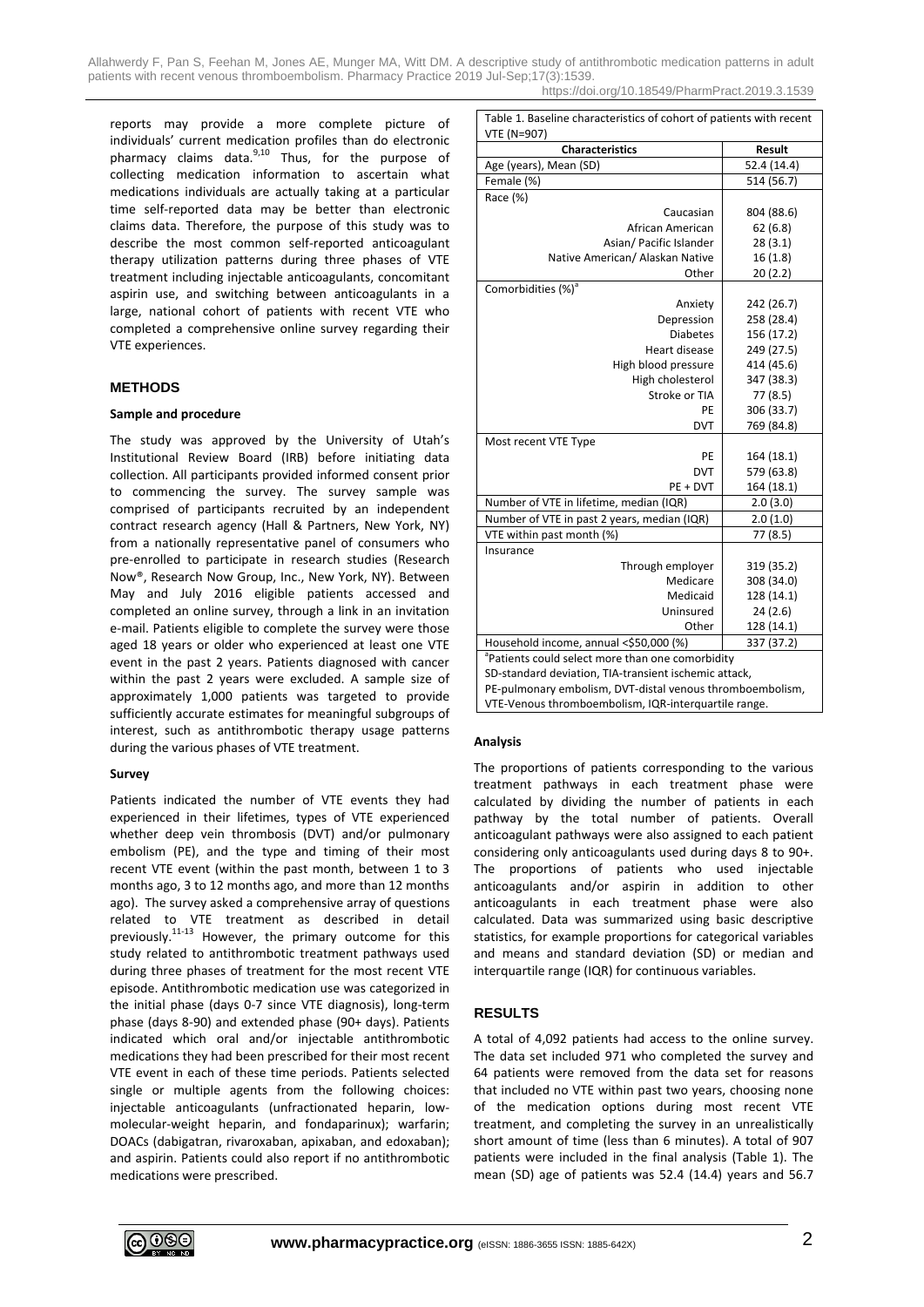Allahwerdy F, Pan S, Feehan M, Jones AE, Munger MA, Witt DM. A descriptive study of antithrombotic medication patterns in adult patients with recent venous thromboembolism. Pharmacy Practice 2019 Jul-Sep;17(3):1539.

|  | https://doi.org/10.18549/PharmPract.2019.3.1539 |  |
|--|-------------------------------------------------|--|
|--|-------------------------------------------------|--|

| Table 2. Prevalence of self-reported anticoagulation use during various treatment phases |                                                        |                                                       |                                                  |             |  |  |  |
|------------------------------------------------------------------------------------------|--------------------------------------------------------|-------------------------------------------------------|--------------------------------------------------|-------------|--|--|--|
| Anticoagulation medication pathway                                                       | Initial phase<br>(First 7 days since<br>diagnosis) (%) | Long-term phase (8 to 90<br>Days since diagnosis) (%) | Extended phase (90+<br>days since diagnosis) (%) | Overall (%) |  |  |  |
| Injectable anticoagulants only                                                           | 355 (39.1)                                             | 47 (5.2)                                              | 14(1.5)                                          | 35(3.9)     |  |  |  |
| Warfarin                                                                                 | 244 (26.9)                                             | 349 (38.5)                                            | 239 (26.4)                                       | 351 (38.7)  |  |  |  |
| <b>DOAC</b>                                                                              | 147 (16.2)                                             | 242 (26.7)                                            | 187 (20.6)                                       | 237 (26.1)  |  |  |  |
| Switched between different DOACs                                                         | 23(2.5)                                                | 33(3.6)                                               | 8(0.88)                                          | 41(4.5)     |  |  |  |
| Switched between warfarin and DOACs                                                      | 52(5.7)                                                | 72 (7.9)                                              | 20(2.2)                                          | 121 (13.3)  |  |  |  |
| Aspirin only                                                                             | 46(5.1)                                                | 80(8.8)                                               | 128 (14.1)                                       | 79 (8.7)    |  |  |  |
| No treatment                                                                             | 34(3.7)                                                | 84 (9.3)                                              | 311 (34.3)                                       | 43 (4.7)    |  |  |  |
| DOAC-direct oral anticoagulant                                                           |                                                        |                                                       |                                                  |             |  |  |  |

percent were women. In the overall population, the most common comorbidities were hypertension (45.6%), hyperlipidemia (38.3%), depression (28.4%), heart disease (27.5%), anxiety (26.7%), and diabetes (17.2%). The most recent VTE episode was deep vein thrombosis (DVT) in 63.8 percent, pulmonary embolism (PE) in 18.1 percent, or both DVT and PE in 18.1 percent of patients.

We identified the following antithrombotic usage patterns: injectable anticoagulants only, aspirin therapy only, warfarin, DOACs, patients who switched between warfarin and DOACs, patients who switched between different DOACs, and no treatment (Table 2). Overall, 38.7% of patients received warfarin-based treatment, 26.1% DOACs, 8.7% aspirin monotherapy and 3.9% injectable therapy only. 13.3% of patients switched between warfarin and DOACs, 4.5% switched between different types of DOACs, and 4.7% reported not receiving any of these treatments.

During the initial treatment phase, some responses were

deemed implausible (e.g., respondent selected all types of anticoagulant therapy) and were excluded from the analysis for that phase. The proportion of patients receiving injectable anticoagulant monotherapy, mainly lowmolecular-weight heparin, during the first 7 days of treatment was 39.1% declining to 5.2% and 1.5% during days 8-90 and 90+, respectively. During the first 7 days of treatment 48.4% of warfarin patients also received injectable anticoagulants, compared to 38.1% of DOAC patients (Table 3). 82.6% and 67.3% of patients who switched between different DOACs and between warfarin and DOACs also received injectable anticoagulants during the first 7 days of therapy, respectively. Concurrent injectable use dropped sharply after the first 7 days of therapy, but was still more common in patients who switched between warfarin and DOACs or between different DOACs. The proportion of patients receiving extended anticoagulant therapy beyond 90 days was 65.7%. Aspirin coadministration with anticoagulant therapy

Table 3. Prevalence of self-reported concurrent injectable anticoagulant and aspirin use during various treatment phases **Injectable (%) Aspirin (%)** Initial Phase (First 7 days since diagnosis)  $\text{I}$ niectable only (N= 355) NA 59 (16.6) Warfarin (N= 244) 118 (48.4) 75 (30.7)<br>DOAC (N= 147) 56 (38.1) 41 (27.9) DOAC ( $N = 147$ ) Switched between different DOACs (N= 23)  $\vert$  19 (82.6) 13 (56.5) 13 (56.5) 13 (56.5) Switched between warfarin and DOAC (N= 52) Aspirin only (N=46) 0 0 NA<br>
o treatment (N=34) 0 0 0 0 No treatment (N=34) Long-Term Phase (8 to 90 days since diagnosis) Injectable only  $(N= 47)$  NA 9 (19.1) Warfarin (N= 349) 49 (14.0) 80 (22.9) DOAC (N= 242) 16 (6.6) 58 (24.0) Switched between different DOACs (N= 33) 9 (27.3) 12 (36.4)<br>
9 (27.3) 12 (36.4) 15 (20.8) 37 (51.4) Switched between warfarin and DOAC (N= 72) Aspirin only (N= 80)  $\begin{array}{c|c} 0 & 0 & 0 \\ 0 & 0 & 0 \end{array}$  NA No treatment  $(N= 84)$ Extended Phase (90+ days since diagnosis) Injectable only  $(N= 14)$  NA 6 (42.9) Warfarin (N= 239) 8 (3.4) 68 (28.5) DOAC (N= 187) 4 (2.1) 56 (29.9) Switched between different DOACs (N= 8)  $\vert$  1 (12.5)  $\vert$  3 (37.5) Switched between warfarin and DOAC (N= 20)  $\vert$  5 (25.0) 8 (40.0) Aspirin only (N= 128) 0 0 NA No treatment  $(N=311)$  0 0 0 **Overall** Injectable only  $(N= 35)$  NA 15 (42.9) Warfarin (N= 351) 62 (17.7) 133 (37.9) DOAC (N= 237) 17 (7.2) 84 (35.4) Switched between different DOACs (N= 41)  $\vert$  9 (22) 14 (34.1) Switched between warfarin and DOAC (N= 121)  $\vert$  22 (18.2)  $\vert$  60 (49.6) Aspirin only (N= 79) 0 0 NA No treatment (N= 43)  $\begin{vmatrix} 0 & 0 & 0 \\ 0 & 0 & 0 \\ 0 & 0 & 0 \\ 0 & 0 & 0 \\ 0 & 0 & 0 \\ 0 & 0 & 0 \\ 0 & 0 & 0 \\ 0 & 0 & 0 \\ 0 & 0 & 0 \\ 0 & 0 & 0 \\ 0 & 0 & 0 \\ 0 & 0 & 0 \\ 0 & 0 & 0 \\ 0 & 0 & 0 \\ 0 & 0 & 0 & 0 \\ 0 & 0 & 0 & 0 \\ 0 & 0 & 0 & 0 \\ 0 & 0 & 0 & 0 \\ 0 & 0 & 0 & 0 \\ 0 & 0 &$ DOAC-direct oral anticoagulant

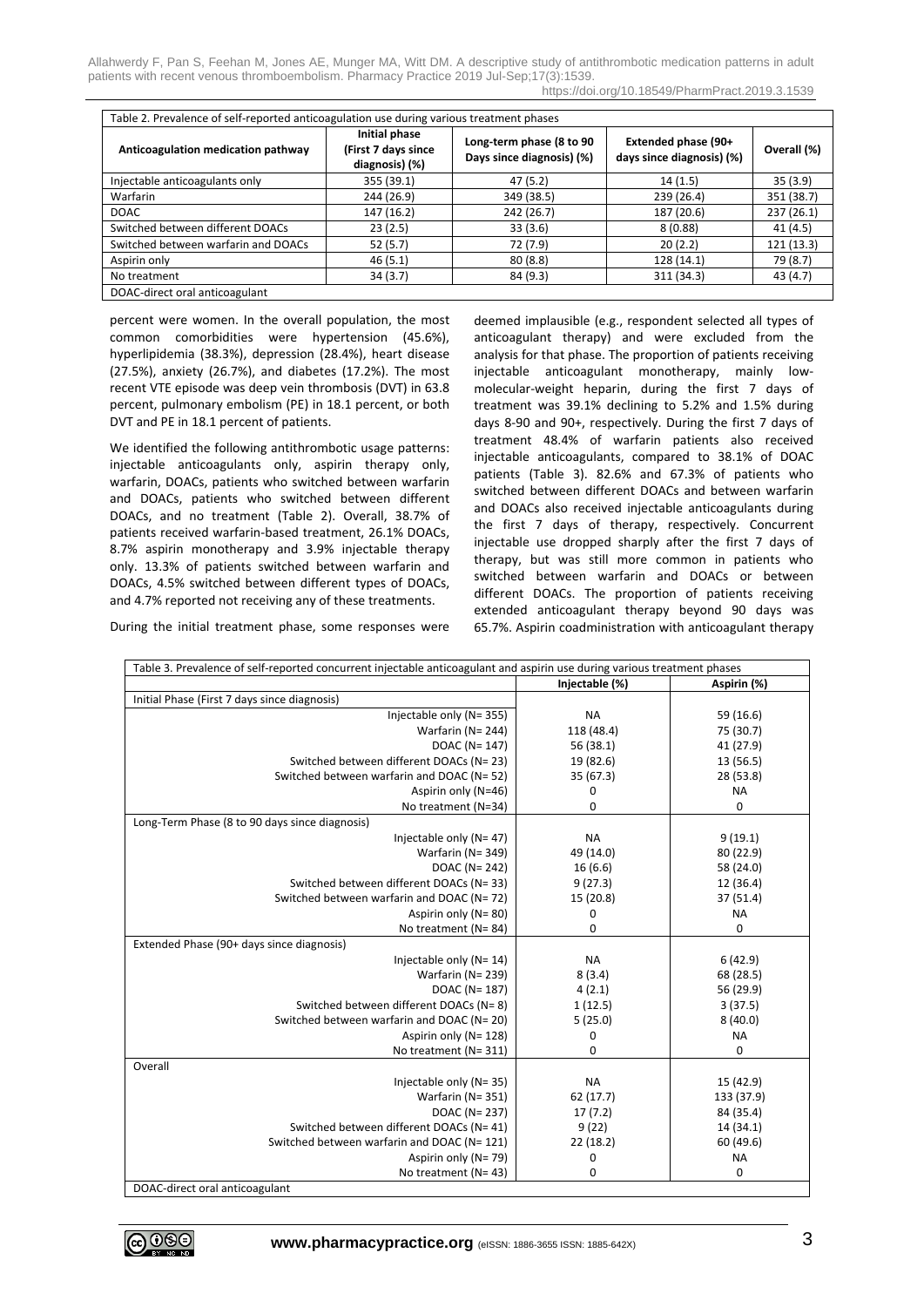occurred in 33.7% of patients ranging from 34.1% (patients switching between different DOACs) to 49.6% (patients switching between warfarin and DOACs).

# **DISCUSSION**

In this study, we identified self-reported antithrombotic utilization patterns during various VTE treatment periods (0-7, 8-90 and 90+days) in a large national sample of recent VTE patients who completed an online survey. We were able to discern seven distinct antithrombotic utilization patterns. The results revealed that warfarin-based therapy was the most prevalent overall anticoagulant used to treat VTE, followed by DOACs. These results differ from those reported in a retrospective cohort analysis of 12,390 commercially insured adults treated with oral anticoagulants for VTE diagnosed between 2010 and 2016.<sup>7</sup> The percentage of patients treated with warfarin decreased from 99.9% to 34.0% while the use of DOACs increased from <0.1% to 66.0%. Possible explanations for why DOACs had not overtaken warfarin in our study population include the fact that only a third of patients who took the survey indicated that they were commercially insured. Further approximately a third of our patient population reported an annual household income over USD50,000. Thus, affordability issues may have resulted in a greater proportion of patients in our study opting for warfarin as the less expense anticoagulant option. This may also explain why some patients switched between anticoagulants during the various VTE treatment phases.

Switching between anticoagulant types was common; both between warfarin and DOACs and between different types of DOACs. We were not able to discern the specific sequencing of anticoagulants nor the reasons for switching. We speculate that possible reasons for switching between anticoagulants could include cost, adverse events, health plan formulary considerations, and patient and/or provider preferences. Further study is needed to determine the specific reasons why patients switch between anticoagulants.

We also described the concurrent use of injectable anticoagulants during various phases of VTE treatment. The use of injectables in addition to oral anticoagulant therapy was most common during the first 7 days of treatment. The use of injectable anticoagulants is common with initiation of warfarin therapy. However, less than half of patients who reported taking warfarin during the first 7 days of therapy also reported receiving injectable anticoagulants while a high number of patients reported receiving only injectable anticoagulants during the initial 7 days of therapy. The reasons behind this finding are unknown but could be related to some patients receiving initial therapy in the hospital where it may not have been clear which anticoagulants were being administered. Injectable anticoagulant use was common in the initial 7 days even in patients who received DOAC therapy, a finding which requires further study as a potential advantage of DOACs (apixaban and rivaroxaban) over warfarin is no need for injectable anticoagulation. Injectable anticoagulant use decreased during days 8-90 and 90+ as would be expected. The use of injectable anticoagulants was higher in patients who switched between warfarin and DOACs and between different DOAC types in all phases of treatment. Reasons underlying this observation are unknown but could include the management of recurrent VTE or the use of bridge therapy during anticoagulant therapy transitions, especially from DOACs to warfarin. DOAC prescribing information suggests use of parenteral anticoagulants as one approach that can be used during transitions from DOACs to warfarin. $14-16$ 

We observed a high prevalence of combined anticoagulant and aspirin use that is similar to that reported in other observational studies. $17,18$  Combined use of anticoagulants and aspirin has been associated with increased risk for major bleeding without concomitant benefit in terms of thromboembolic event prevention. $17$  Anticoagulant providers should carefully watch for unnecessary aspirin use during the treatment of VTE and discontinue aspirin in patients without a valid indication for combined therapy.

This study was unique in the use of anticoagulant utilization data derived from patient self-reports instead of pharmacy claim data. Self-reported anticoagulant use may provide a more realistic snapshot of actual anticoagulant use than pharmacy claims data where whether the patient actually took the prescribed medication may not always be clear.<sup>9,10</sup> However, self-reported data is also subject to recall bias, by both over and under reporting of actual anticoagulant use. We were unable to determine the specific sequencing of switches between warfarin and DOACs and between specific DOACs and the rationale for switching between agents. We were also unable to determine the specific reasons why patients were receiving concurrent aspirin therapy or reported receiving no therapy. We included data from a large national sample of recent VTE sufferers which increase the generalizability of results. However, this study required access to an online survey which might introduce some selection bias where participation was limited to a population who had access to computers.

# **CONCLUSIONS**

Overall, anticoagulant utilization in patients with recent VTE remained predominated by warfarin followed closely by DOACs. Given that DOACs are now recommended over warfarin by evidence-based guidelines, our results indicate that some patients and prescribers continue to prefer warfarin and that anticoagulant prescribing for VTE treatment needs to evolve to be more consistent with contemporary guideline recommendations. Switching between warfarin and DOACs and between different types of DOACs was common early in therapy which could indicate adverse events or affordability issues. Reasons for switching between anticoagulant therapies during VTE treatment requires additional study. Concurrent injectable anticoagulant use was common during the first 7 days of therapy even among patients prescribed DOACs which indicates prescribers may not be taking full advantage of the rapid onset of effect associated with DOAC therapy. Aspirin therapy was frequently coprescribed with all anticoagulant therapy types and is a potential target for medication safety interventions by anticoagulation providers as updated consensus guidelines no longer recommend indefinite aspirin following percutaneous coronary intervention and use of combined therapy of